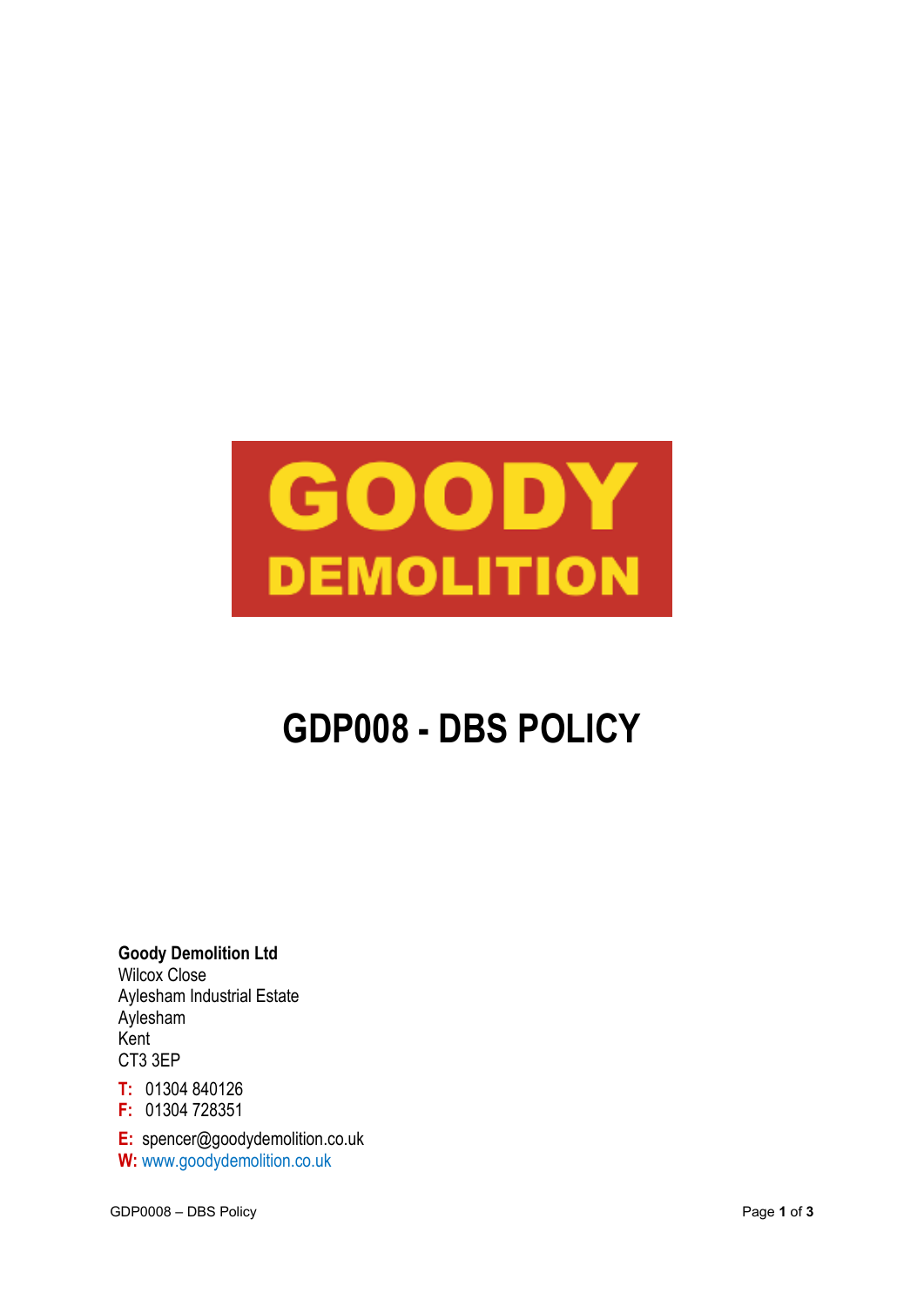#### **Revision Log**

**Reviewed:** 06-07-2020

**Date of next review:** 05-07-2021

**Version:** 2

| <b>Issue Number:</b> | Date:                         | <b>Comments:</b>       |
|----------------------|-------------------------------|------------------------|
| 001                  | 17 <sup>th</sup> January 2017 | First Issue            |
| 002                  | 21 <sup>st</sup> May 2019     | Addition of Change Log |
|                      |                               |                        |

### **DBS Policy**

- As an organisation assessing applicants' suitability for positions which are included in the Rehabilitation of Offenders Act of 1974 using criminal record checks processed through the Disclosure and Barring Service (DBS), Goody Demolition Ltd complies fully with the Code of Practice and undertakes to treat all applicants for positions fairly. Goody Demolition Ltd undertakes not to discriminate unfairly against any subject of a criminal record check on the basis of a conviction or other information revealed.
- Goody Demolition Ltd can only ask an individual to provide details of convictions and cautions that Goody Demolition Ltd are legally entitled to know about. Where a DBS certificate at either standard or enhanced level can legally be requested, Goody Demolition Ltd can only ask an individual about convictions and cautions that are not protected.
- Goody Demolition Ltd is committed to the fair treatment of its staff, potential staff or users of its services, regardless of race, gender, religion, sexual orientation, responsibilities for dependants, age, physical/mental disability or offending background.
- Goody Demolition Ltd actively promotes equality of opportunity for all with the right mix of talent, skills and potential and welcome applications from a wide range of candidates, including those with criminal records. Goody Demolition Ltd select all candidates for interview based on their skills, qualifications and experience.
- Goody Demolition Ltd ensures that all those in Goody Demolition Ltd who are involved in the recruitment process have been suitably trained to identify and assess the relevance and circumstances of offences. Goody Demolition Ltd also ensures that they have received appropriate guidance and training in the relevant legislation relating to the employment of ex-offenders, e.g. the Rehabilitation of Offenders Act of 1974.
- At interview, or in a separate discussion, Goody Demolition Ltd ensures that an open and measured discussion takes place on the subject of any offences or other matter that might be relevant to the position. Failure to reveal information that is directly relevant to the position sought could lead to withdrawal of an offer of employment.
- Goody Demolition Ltd makes every subject of a criminal record check submitted to DBS aware of the existence of the Code of Practice and makes a copy available on request.